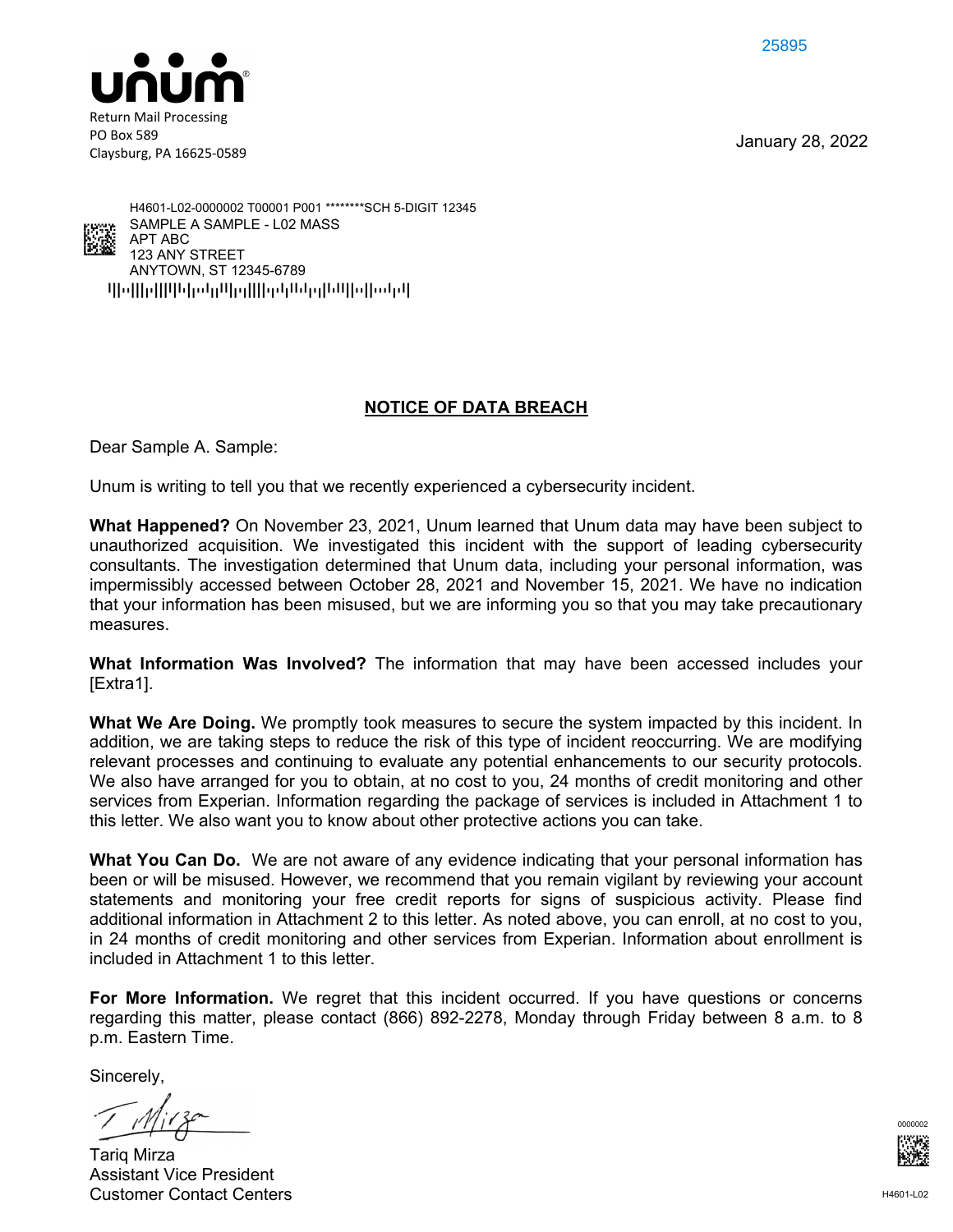# **Attachment 1: Credit Monitoring and Identity Theft Services Enrollment Information**

### **What we are doing to protect your information:**

To help protect your identity, we are offering complimentary access to Experian IdentityWorks<sup>SM</sup> for 24 months.

If you believe there was fraudulent use of your information as a result of this incident and would like to discuss how you may be able to resolve those issues, please reach out to an Experian agent. If, after discussing your situation with an agent, it is determined that identity restoration support is needed then an Experian Identity Restoration agent is available to work with you to investigate and resolve each incident of fraud that occurred from the date of the incident (including, as appropriate, helping you with contacting credit grantors to dispute charges and close accounts; assisting you in placing a freeze on your credit file with the three major credit bureaus; and assisting you with contacting government agencies to help restore your identity to its proper condition).

Please note that Identity Restoration is available to you for 24 months from the date of this letter and does not require any action on your part at this time. The Terms and Conditions for this offer are located at www.ExperianIDWorks.com/restoration.

While identity restoration assistance is immediately available to you, we also encourage you to activate the fraud detection tools available through Experian IdentityWorks as a complimentary 24 month membership. This product provides you with superior identity detection and resolution of identity theft. To start monitoring your personal information, please follow the steps below:

- Ensure that you **enroll by April 30, 2022** (Your code will not work after this date.)
- Visit the Experian IdentityWorks website to **enroll**: https://www.experianidworks.com/RR3Bplus
- **Enter your activation code: ABCDEFGHI**

If you have questions about the product, need assistance with Identity Restoration that arose as a result of this incident or would like an alternative to enrolling in Experian IdentityWorks online, please contact Experian's customer care team at **(888) 397-0054** by April 30, 2022. Be prepared to provide engagement number **B023389** as proof of eligibility for the Identity Restoration services by Experian.

### **ADDITIONAL DETAILS REGARDING YOUR 24 MONTH EXPERIAN IDENTITYWORKS MEMBERSHIP**

A credit card is not required for enrollment in Experian IdentityWorks. You can contact Experian immediately regarding any fraud issues, and have access to the following features once you enroll in Experian IdentityWorks:

- **Experian credit report at signup:** See what information is associated with your credit file. Daily credit reports are available for online members only.\*
- **Credit Monitoring:** Actively monitors Experian, Equifax and Transunion files for indicators of fraud.
- **Internet Surveillance:** Technology searches the web, chat rooms & bulletin boards 24/7 to identify trading or selling of your personal information on the Dark Web.
- **If Identity Restoration:** Identity Restoration specialists are immediately available to help you address credit and non-credit related fraud.
- **Experian IdentityWorks ExtendCARE<sup>TM</sup>:** You receive the same high-level of Identity Restoration support even after your Experian IdentityWorks membership has expired.
- **\$1 Million Identity Theft Insurance\*\*:** Provides coverage for certain costs and unauthorized electronic fund transfers.
- **Lost Wallet:** Provides assistance with canceling/replacing lost or stolen credit, debit, and medical cards.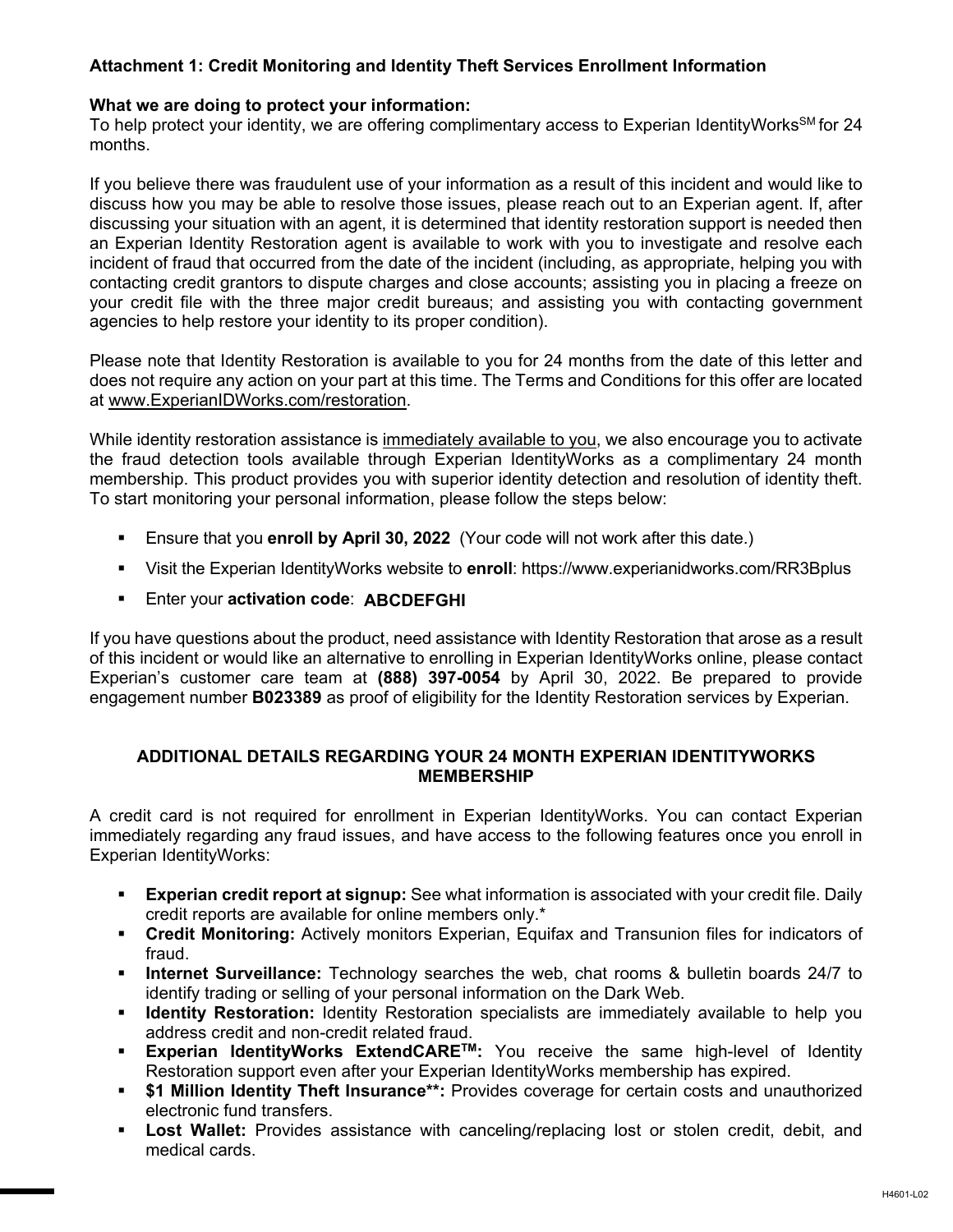**Child Monitoring:** For 10 children up to 18 years old, Internet Surveillance and monitoring to determine whether enrolled minors in your household have an Experian credit report are available. Also included are Identity Restoration and up to \$1M Identity Theft Insurance\*\*.

**What You Can Do.** Please review the enclosed *Information about Identity Theft Protection* for additional information on how to protect against identity theft and fraud. You may also take advantage of the complimentary identity protection services being offered.

**For More Information.** We sincerely regret any inconvenience or concern caused by this incident. If you have further questions or concerns, or would like an alternative to enrolling online, please call (888) 397-0054 toll-free Monday through Friday from 8 am – 10 pm Central, or Saturday and Sunday from 10 am – 7 pm Central (excluding major U.S. holidays). Be prepared to provide your engagement number B023389.

\* Offline members will be eligible to call for additional reports quarterly after enrolling.

\*\* The Identity Theft Insurance is underwritten and administered by American Bankers Insurance Company of Florida, an Assurant company. Please refer to the actual policies for terms, conditions, and exclusions of coverage. Coverage may not be available in all jurisdictions.  $\frac{1}{2}$  coverage substitutions of  $\frac{000002}{2}$ 

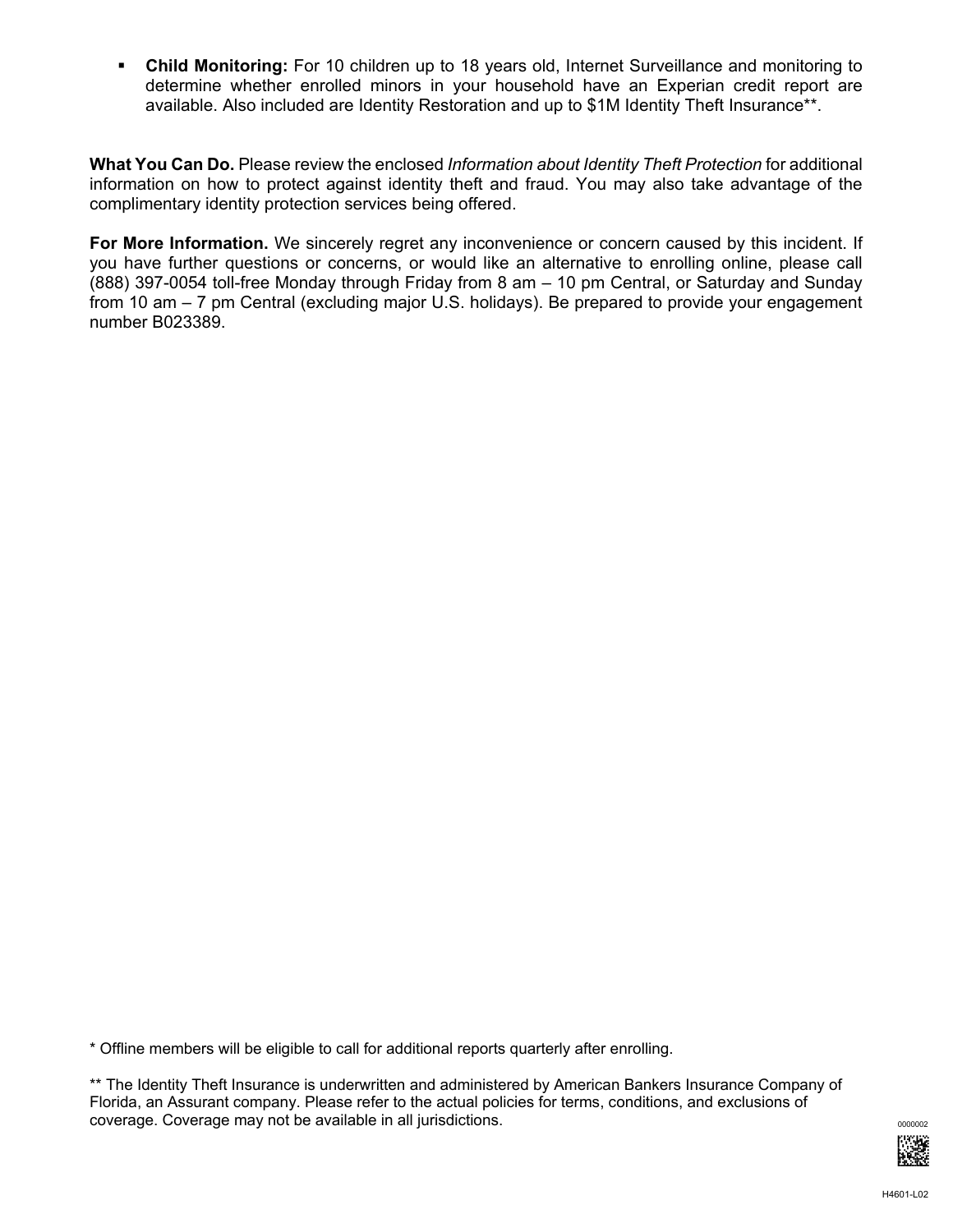## **Attachment 2: Additional Information**

You should be cautious about using email to provide sensitive personal information, whether sending it yourself or in response to email requests. You should also be cautious when opening attachments and clicking on links in emails. Scammers sometimes use fraudulent emails or other communications to deploy malicious software on your devices or to trick you into sharing valuable personal information, such as account numbers, Social Security numbers, or usernames and passwords. The Federal Trade Commission (FTC) has provided guidance at https://www.consumer.ftc. gov/articles/0003-phishing.

You should review your financial statements and accounts for signs of suspicious transactions and activities. If you find any indication of unauthorized accounts or transactions, you should report the possible threat to local law enforcement, the Massachusetts Attorney General's office, or the FTC. You have the right to obtain a police report. If you discover unauthorized charges, promptly inform the relevant payment card companies and financial institutions.

### **Fraud Alert Information**

Upon seeing a fraud alert display on a consumer's credit file, a business is required to take steps to verify the consumer's identity before extending new credit. Should you wish to place a fraud alert, please contact any one of the agencies listed below. The agency you contact will then contact the other two credit agencies.

Whether or not you enroll in the credit monitoring product offered, you also have the right to place an initial fraud alert on your file at no cost. An initial fraud alert lasts 1 year and is placed on a consumer's credit file. If you are a victim of identity theft, you are entitled to an extended fraud alert, which is a fraud alert lasting 7 years. Fraud Alert messages notify potential credit grantors to verify your identification before extending credit in your name in case someone is using your information without your consent. A Fraud Alert can make it more difficult for someone to get credit in your name; however, please be aware that it also may delay your ability to obtain credit.

Should you wish to place a fraud alert, please contact any one of the agencies listed below. The agency you contact will then contact the other two credit agencies. You may also contact any of the consumer reporting agencies or the FTC for more information regarding Fraud Alerts. The contact information for the three nationwide credit reporting companies is:

| Equifax                | <b>Experian</b>      | <b>TransUnion</b>      |
|------------------------|----------------------|------------------------|
| P.O. Box 105788        | P.O. Box 9554        | P.O. Box 2000          |
| Atlanta, GA 30348-5788 | Allen, TX 75013-9554 | Chester, PA 19016-2000 |
| 1-888-766-0008         | 1-888-397-3742       | 1-800-680-7289         |

#### **Free Credit Report Information**

You have rights under the federal Fair Credit Reporting Act. These include, among others, the right to know what is in your credit file; the right to dispute incomplete or inaccurate information; and the right to ask for a credit score. Under federal law, you are also entitled to one free credit report once every 12 months from each of the above three major nationwide credit reporting companies. Call 1-877-322- 8228 or make a request online at www.annualcreditreport.com.

Even if you do not find any suspicious activity on your initial credit reports, we recommend that you check your account statements and credit reports periodically. You should remain vigilant for incidents of fraud and identity theft. Victim information sometimes is held for use or shared among a group of thieves at different times. Checking your credit reports periodically can help you spot problems and address them quickly.

If you find suspicious activity on your credit reports or have reason to believe your information is being misused, call your local law enforcement agency or the Massachusetts Attorney General, and file a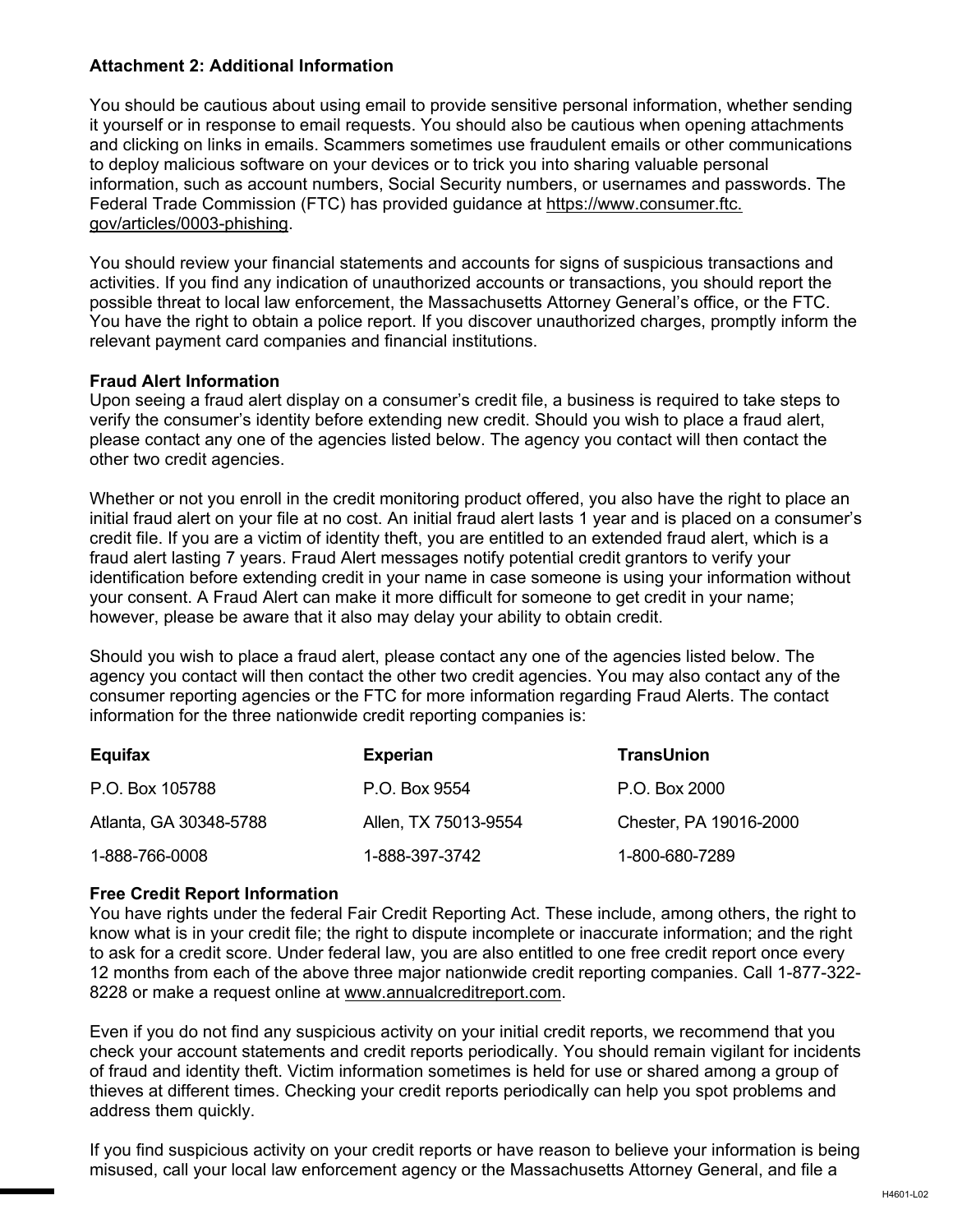police report. Get a copy of the report; many creditors want the information it contains to alleviate you of the fraudulent debts. You also should file a complaint with the FTC using the contact information below. Your complaint will be added to the FTC's Consumer Sentinel database, where it will be accessible to law enforcement for their investigations.

You may also contact the FTC at the contact information below to learn more about identity theft and the steps you can take to protect yourself and prevent such activity.

# **Federal Trade Commission**

Consumer Response Center 600 Pennsylvania Avenue NW Washington, DC 20580 1.877.FTC.HELP (382.4357) / www.ftc.gov/idtheft

# **Massachusetts Attorney General's Office**

1 Ashburton Place Boston, MA 02108-1698 (617) 727-2200